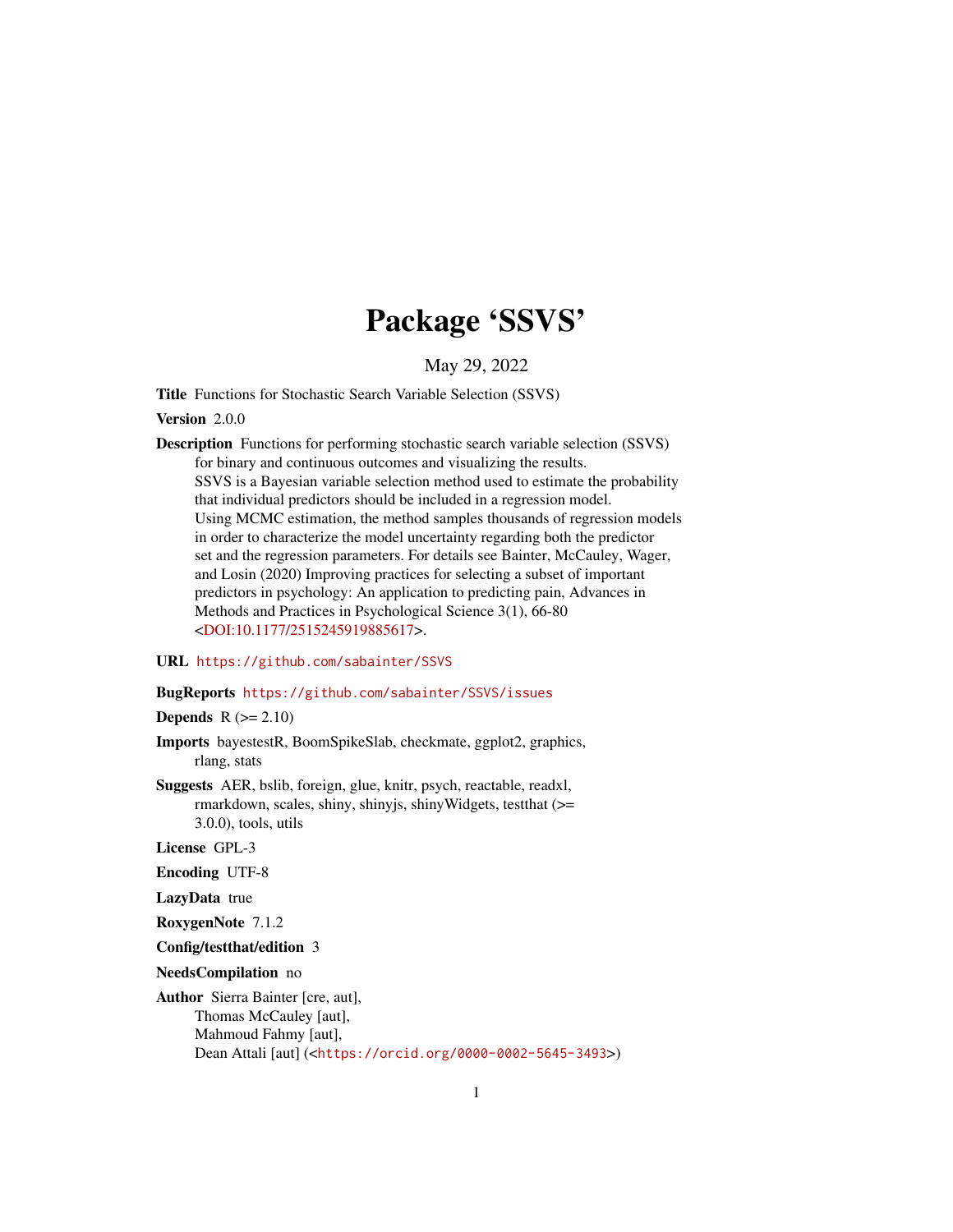<span id="page-1-0"></span>Maintainer Sierra Bainter <sbainter@miami.edu> Repository CRAN Date/Publication 2022-05-29 05:40:09 UTC

## R topics documented:

dat *Example dataset for* ssvs *function @format A data frame with 74 records and 76 variables*

#### Description

Example dataset for ssvs function @format A data frame with 74 records and 76 variables

#### Usage

dat

#### Format

An object of class data. frame with 74 rows and 76 columns.

launch *Run an interactive analysis tool (Shiny app) that lets you perform SSVS in a browser*

#### Description

Run an interactive analysis tool (Shiny app) that lets you perform SSVS in a browser

#### Usage

launch()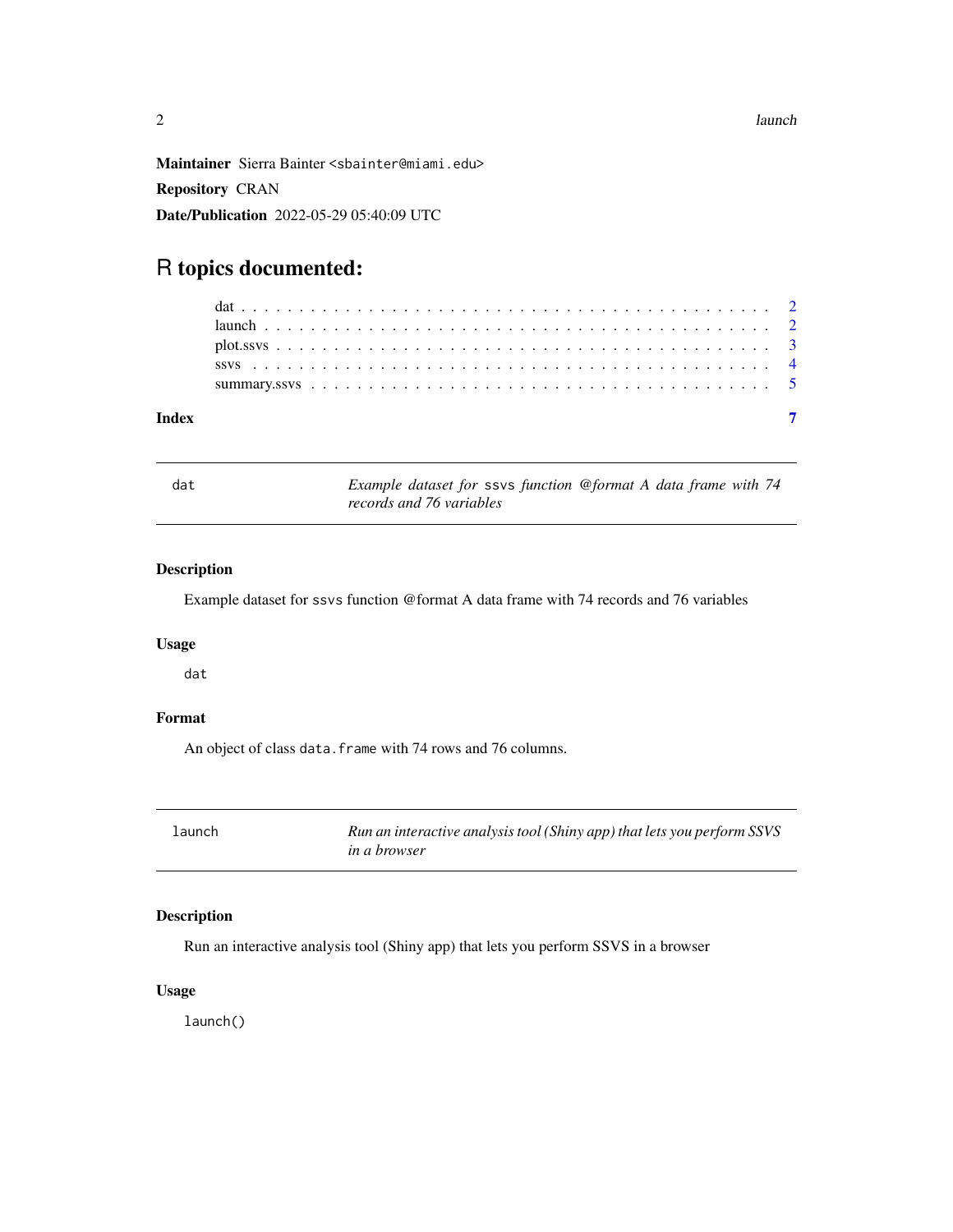<span id="page-2-1"></span><span id="page-2-0"></span>

#### Description

Plot results of an SSVS model

#### Usage

```
## S3 method for class 'ssvs'
plot(x, threshold = 0.5, legend = TRUE, title = NULL, color = TRUE, ...)
```
#### Arguments

| X         | An SSVS result object obtained from ssys()                                                      |
|-----------|-------------------------------------------------------------------------------------------------|
| threshold | An MIP threshold to show on the plot, must be between 0-1. If NULL, no thresh-<br>old is used.  |
| legend    | If TRUE, show a legend for the shapes based on the threshold. Ignored if threshold<br>$= NULL.$ |
| title     | The title of the plot. Set to NULL to use a default title.                                      |
| color     | If TRUE, the data points will be colored based on the threshold.                                |
| $\cdots$  | Ignored                                                                                         |

#### Value

Creates a plot of the inclusion probabilities by variable

#### Examples

```
outcome <- "qsec"
predictors <- c("cyl", "disp", "hp", "drat", "wt", "vs", "am", "gear", "carb", "mpg")
results \leq ssvs(x = predictors, y = outcome, data = mtcars, progress = FALSE)
plot(results)
```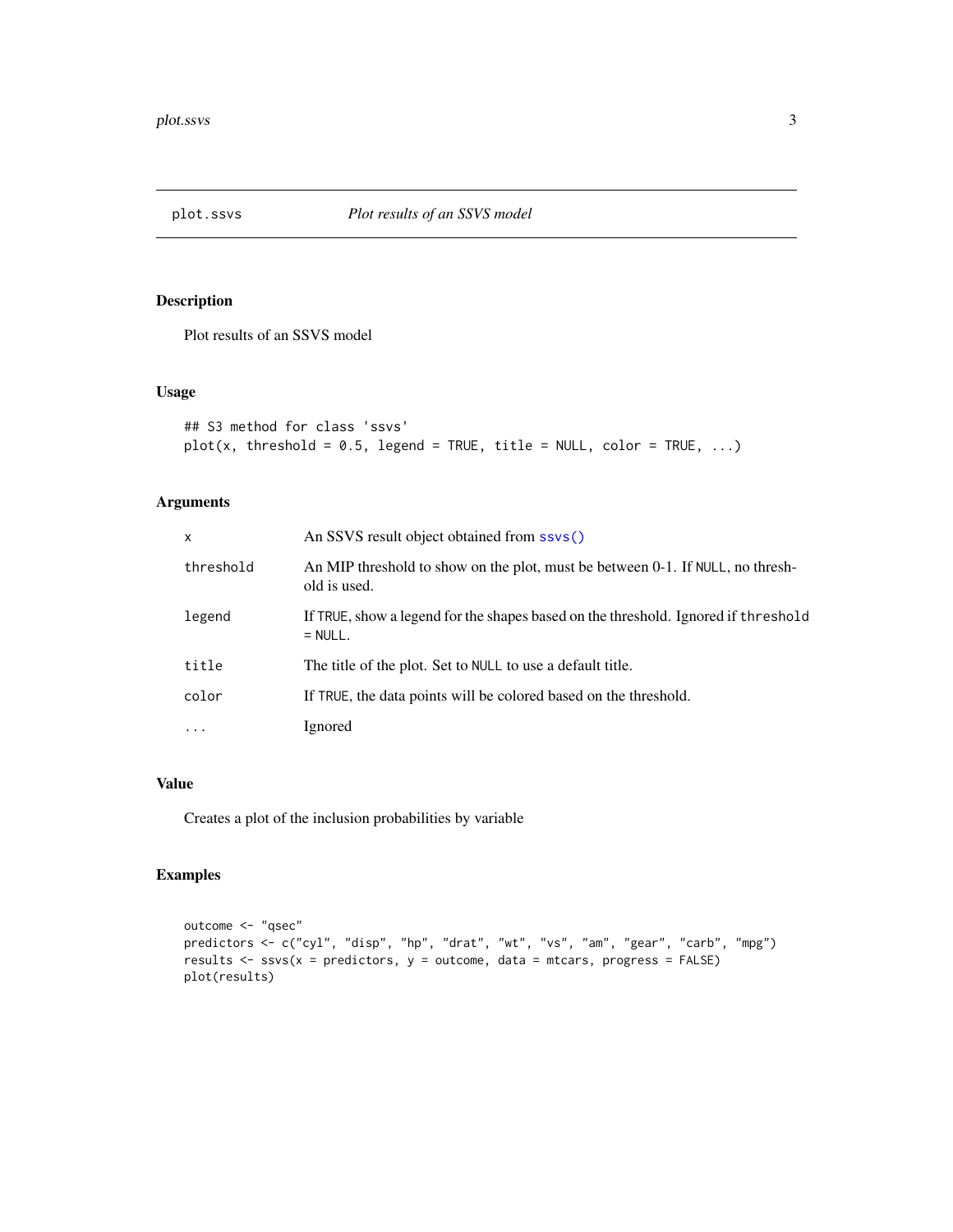#### <span id="page-3-1"></span><span id="page-3-0"></span>Description

For continuous outcomes, a basic Gibbs sampler is used. For binary outcomes, [BoomSpikeSlab::logit.spike\(\)](#page-0-0) is used.

#### Usage

```
ssvs(
 data,
 y,
 x,
 continuous = TRUE,
  inprob = 0.5,
 runs = 20000,burn = 5000,a1 = 0.01,
 b1 = 0.01,
 prec. beta = 0.1,progress = TRUE
\mathcal{L}
```
## Arguments

| data       | The dataframe used to extract predictors and response values                                                                                                                                                                                                                                                                                                                                                                                                                                                                                                                                                                                                                                                     |
|------------|------------------------------------------------------------------------------------------------------------------------------------------------------------------------------------------------------------------------------------------------------------------------------------------------------------------------------------------------------------------------------------------------------------------------------------------------------------------------------------------------------------------------------------------------------------------------------------------------------------------------------------------------------------------------------------------------------------------|
| У          | The response variable                                                                                                                                                                                                                                                                                                                                                                                                                                                                                                                                                                                                                                                                                            |
| X          | The set of predictor variables                                                                                                                                                                                                                                                                                                                                                                                                                                                                                                                                                                                                                                                                                   |
| continuous | If TRUE, treat the response variable as continuous. If FALSE, treat the response<br>variable as binary.                                                                                                                                                                                                                                                                                                                                                                                                                                                                                                                                                                                                          |
| inprob     | Prior inclusion probability value, which applies to all predictors. The prior in-<br>clusion probability reflects the prior belief that each predictor should be included<br>in the model. A prior inclusion probability of .5 reflects the belief that each pre-<br>dictor has an equal probability of being included or excluded. Note that a value<br>of .5 also implies a prior belief that the true model contains half of the candi-<br>date predictors. The prior inclusion probability will influence the magnitude of<br>the marginal inclusion probabilities (MIPs), but the relative pattern of MIPs is<br>expected to remain fairly consistent, see Bainter et al. (2020) for more informa-<br>tion. |
| runs       | Total number of iterations (including burn-in). Results are based on the Total -<br>Burn-in iterations.                                                                                                                                                                                                                                                                                                                                                                                                                                                                                                                                                                                                          |
| burn       | Number of burn-in iterations. Burn-in iterations are discarded warmup iterations<br>used to achieve MCMC convergence. You may increase the number of burn-in<br>iterations if you are having convergence issues.                                                                                                                                                                                                                                                                                                                                                                                                                                                                                                 |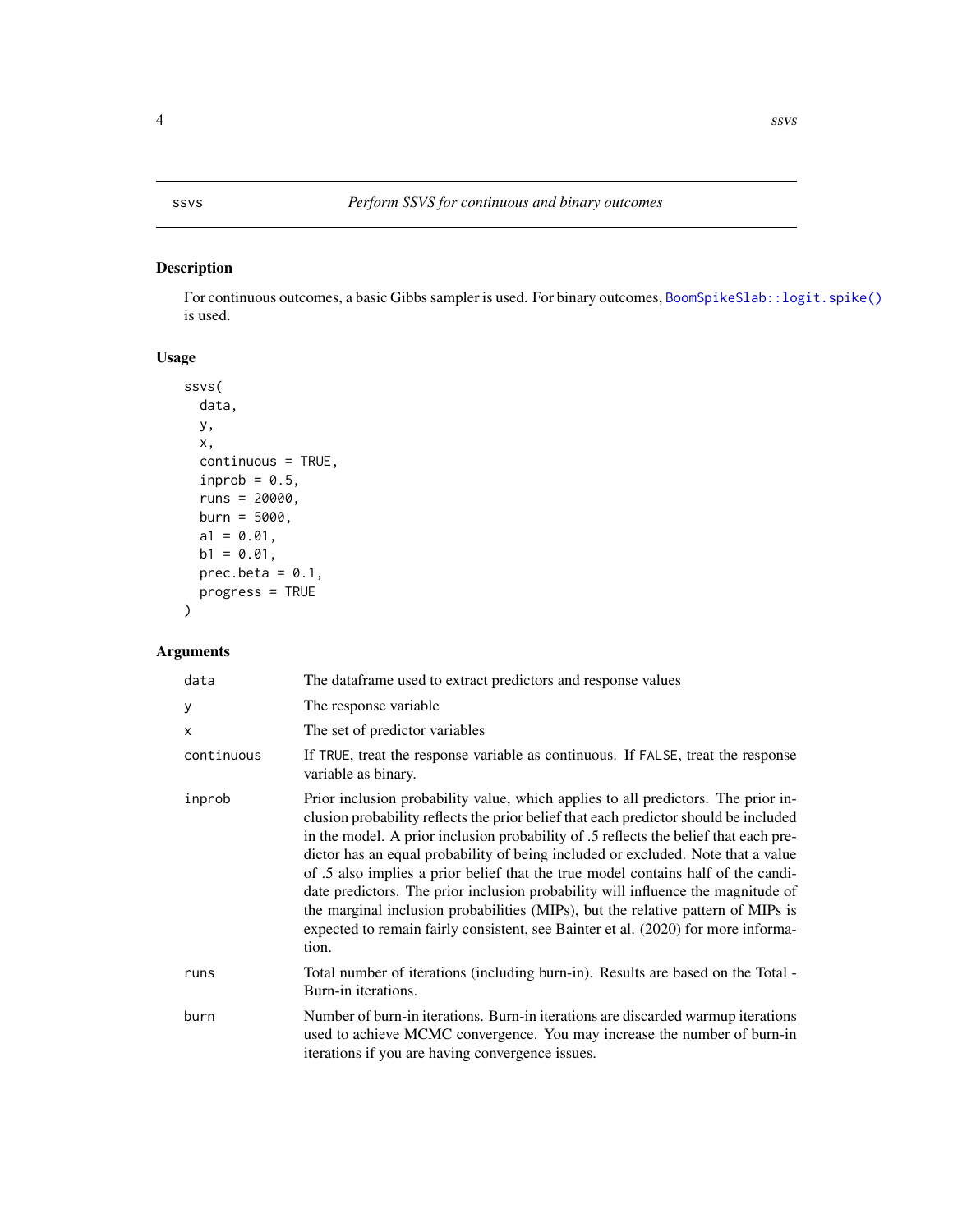<span id="page-4-0"></span>

| a1             | Prior parameter for Gamma(a,b) distribution on the precision (1/variance) resid-<br>ual variance. Only used when continuous = TRUE.                                                                                                      |
|----------------|------------------------------------------------------------------------------------------------------------------------------------------------------------------------------------------------------------------------------------------|
| b <sub>1</sub> | Prior parameter for $Gamma(a,b)$ distribution on the precision (1/variance) resid-<br>ual variance. Only used when continuous = TRUE.                                                                                                    |
| prec.beta      | Prior precision (1/variance) for beta coefficients. Only used when continuous<br>$=$ TRUE.                                                                                                                                               |
| progress       | If TRUE, show progress of the model creation. When continuous = TRUE, progress<br>plots will be created for every 1000 iterations. When continuous $=$ FALSE, 10<br>progress messages will be printed. Only used when continuous = TRUE. |

#### Value

An SSVS object that can be used in [summary\(\)](#page-4-1) or [plot\(\)](#page-2-1).

#### Examples

```
# Example 1: continuous response variable
outcome <- "qsec"
predictors <- c("cyl", "disp", "hp", "drat", "wt", "vs", "am", "gear", "carb", "mpg")
results \leq ssvs(data = mtcars, x = predictors, y = outcome, progress = FALSE)
# Example 2: binary response variable
library(AER)
data(Affairs)
Affairs$hadaffair[Affairs$affairs > 0] <- 1
Affairs$hadaffair[Affairs$affairs == 0] <- 0
outcome <- "hadaffair"
predictors <- c("gender", "age", "yearsmarried", "children", "religiousness",
"education", "occupation", "rating")
results <- ssvs(data = Affairs, x = predictors, y = outcome, continuous = FALSE, progress = FALSE)
```
<span id="page-4-1"></span>summary.ssvs *Summarize results of an SSVS model*

#### Description

Summarize results from SSVS including marginal inclusion probabilities, Bayesian model averaged parameter estimates, and 95% highest posterior density credible intervals. Estimates and credible intervals are based on standardized X variables.

#### Usage

```
## S3 method for class 'ssvs'
summary(object, interval = 0.89, threshold = 0, ordered = FALSE, \ldots)
```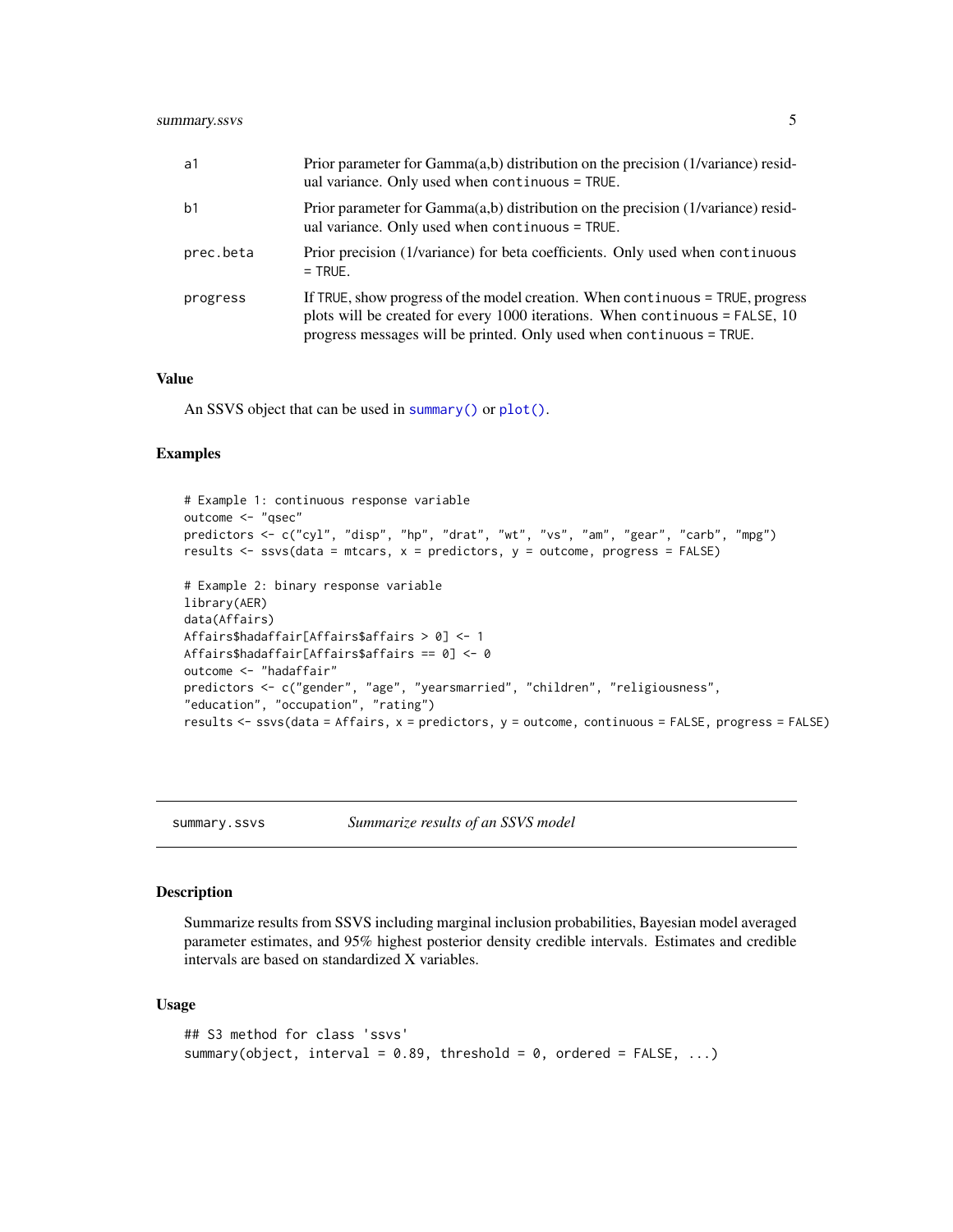## <span id="page-5-0"></span>Arguments

| object    | An SSVS result object obtained from ssvs()                                                     |
|-----------|------------------------------------------------------------------------------------------------|
| interval  | The desired probability for the credible interval, specified as a decimal                      |
| threshold | Minimum MIP threshold where a predictor will be shown in the output, specified<br>as a decimal |
| ordered   | If TRUE, order the results based on MIP (in descending order)                                  |
| $\cdots$  | Ignored                                                                                        |

#### Value

A dataframe with results

### Examples

```
outcome <- "qsec"
predictors <- c("cyl", "disp", "hp", "drat", "wt", "vs", "am", "gear", "carb", "mpg")
results <- ssvs(data = mtcars, x = predictors, y = outcome, progress = FALSE)
summary(results, interval = 0.9, ordered = TRUE)
```